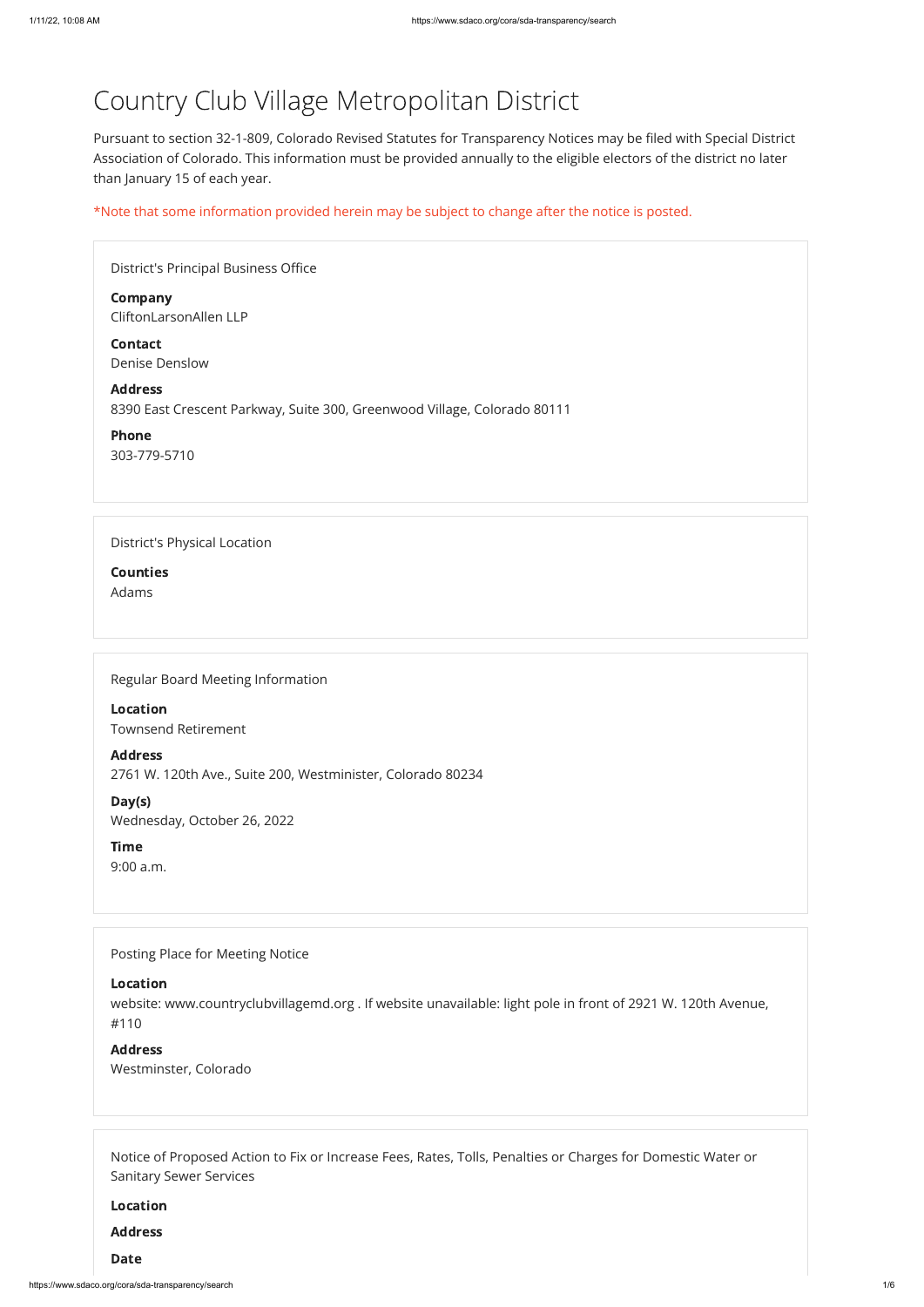## Notice

Current District Mill Levy

Mills

50.000

Ad Valorem Tax Revenue

Revenue reported may be incomplete or unaudited as of the date this Notice was posted.

## Amount(\$)

356,222 (estimated/unaudited)

Date of Next Regular Election

Date 05/03/2022

Pursuant to 24-72-205 C.R.S

The district's research and retrieval fee is \$33.58 per hour

## District Policy

RULES RELATED TO REQUESTS FOR INSPECTION OF PUBLIC RECORDS PURSUANT TO

THE COLORADO OPEN RECORDS ACT, SECTIONS 24-72-200.1 et seq., C.R.S.

WHEREAS, Country Club Village Metropolitan District (the "District") is a special district organized and existing pursuant to Sections 32-1-101 et seq., C.R.S.; and

WHEREAS, the District is a political subdivision for purposes of the Colorado Open Records Act, Sections 24-72- 200.1 et seq., C.R.S., as may be amended from time to time ("CORA"), as defined in Section 24-72-202(5), C.R.S., and is thus subject to CORA; and

WHEREAS, the District has designated an "Official Custodian," as that term is defined in Section 24-72-202(2), C.R.S., who is responsible for the maintenance, care, and keeping of the District's public records, regardless of whether the records are in his or her actual personal custody and control; and

WHEREAS, the District has designated a "Custodian," as that term is defined in Section 24-72-202(1.1), C.R.S., who shall serve as the repository for the District's public records and shall have personal custody and control of the District's public records and assist the Official Custodian with the maintenance, care, and keeping of the District's public records; and

WHEREAS, pursuant to Section 24-72-203(1)(a), C.R.S., the Official Custodian may make such rules with reference to the inspection of public records as are reasonably necessary for the protection of such records and the prevention of unnecessary interference with the regular discharge of the duties of the Custodian and the Custodian's office; and

WHEREAS, the Official Custodian finds it is necessary and in the best interests of the District to adopt certain rules with reference to the inspection of its public records.

NOW, THEREFORE, THE OFFICIAL CUSTODIAN MAKES AND ADOPTS THE FOLLOWING RULES WITH REFERENCE TO THE INSPECTION OF THE COUNTRY CLUB VILLAGE METROPOLITAN DISTRICT'S PUBLIC RECORDS: 1. Inspection of Public Records. All "Public Records" of the District, as such term is defined in Section 24-72-202(6), C.R.S., shall be available for public inspection by any person at reasonable times as provided in CORA, except as otherwise provided in CORA or as otherwise provided by law. All requests to inspect Public Records shall be in writing and delivered to the Custodian or his or her designee. Upon the receipt of a written request to inspect Public Records, the Custodian or his or her designee shall set a date and hour at which time the requested Public Records will be available for inspection, which date and hour of inspection shall be between the hours of 8:00 A.M. and 5:00

P. M., Mountain Standard Time, three (3) working days or less from the date such Public Records were requested for inspection unless extenuating circumstances exist as provided in Section 24-72-203(3)(b), C.R.S. The day the request is received, weekends, and legally recognized holidays shall not count as a working day for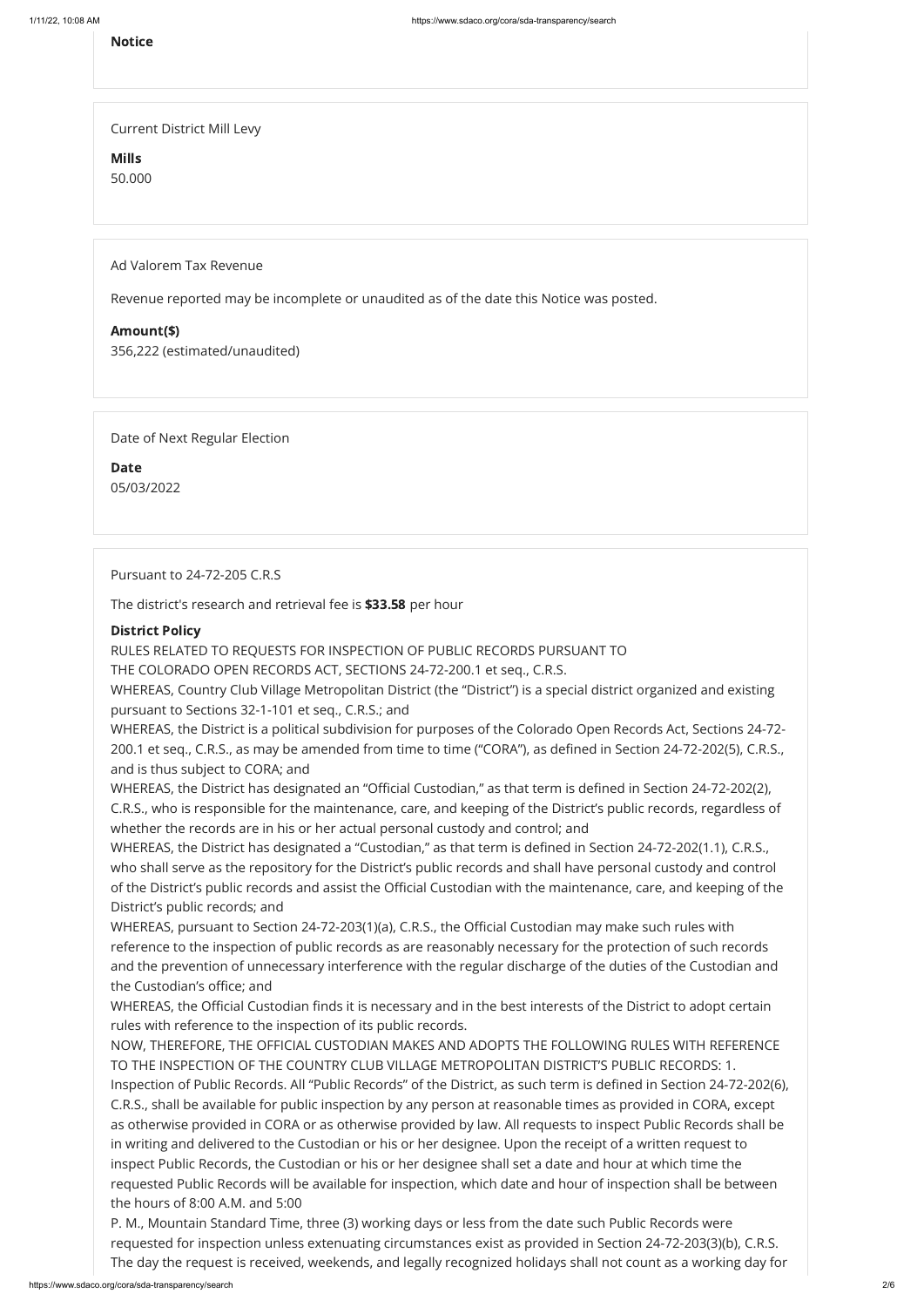#### 1/11/22, 10:08 AM https://www.sdaco.org/cora/sda-transparency/search

the purposes of computing the date set for inspection of Public Records. A modification to a request for Public Records is considered a new request. 2. Notification for Inspecting Public Records Not Under Control of the Custodian. If the Public Records requested are not in the custody or control of the Custodian or the Official Custodian, the Custodian or his or her designee shall notify the person requesting to inspect such records that said records are not in the custody or control of the Official Custodian or the Custodian. The notification shall state in detail to the best of the Custodian's knowledge and belief, the reason for the absence of the records, the location of the records, and what person has custody or controls the records.

3. Notification for Inspecting Public Records in Use or Otherwise Unavailable. If the Public Records requested are in active use, in storage, or otherwise not readily available at the time requested, the Custodian or his or her designee shall notify the person requesting to inspect the Public Records of the status of the Public Records. Such notification shall be made in writing if desired by the person requesting to inspect the Public Records.

4. Copies of Public Records. Within the period specified in Section 24-72-203(3), C.R.S., the Custodian or his or her designee shall notify the person requesting a copy of the Public Records that a copy of the Public Records is available but will only be sent to the requester once the Custodian either receives payment or makes arrangements for receiving payment for all costs associated with records transmission and for all other fees lawfully allowed, regardless of whether provided for herein, unless recovery of all or any portion of such costs or fees has been waived by the Custodian. Upon receipt of such payment, the Custodian or his or her designee shall send a copy of the Public Records to the requester as soon as practicable but no more than three (3) business days after receipt of, or making arrangements to receive, such payment.

5. Fees for Copies of Public Records. The Custodian or his or her designee shall furnish, for a fee as set forth herein, a copy, printout, or photograph of the District's Public Records requested. The fee shall be twenty-five cents (\$0.25) per standard page, or such other maximum amount as authorized by Section 24-72-205(5), C.R.S., for a copy, printout, or photograph of the Public Record except as follows:

a. When the format is other than a standard page, the fee shall not exceed the actual cost of providing the copy, printout, or photograph;

b. If other facilities are necessary to make a copy of the Public Records, the cost of providing the copy at the other facilities shall be paid by the person requesting the copy;

c. If the Public Records are a result of computer output other than word processing, the fee for a copy, printout, or photograph thereof may be based on recovery of the actual incremental costs of providing the electronic services and products together with a reasonable portion of the costs associated with building and maintaining the information system; d. If, in response to a specific request, the District has performed a manipulation of data so as to generate a record in a form not used by the District, a reasonable fee may be charged to the person making the request, which fee shall not exceed the actual costs of manipulating the data and generating the record in accordance with the request; and

e. Where the fee for a certified copy or other copy, printout, or photograph of a Public Record is specifically prescribed by law, that specific fee shall apply in lieu of the fee(s) set forth herein. 6. Transmission Fees. In addition to the fees set forth above, where the person requesting the Public Record requests the transmission of a certified copy or other copy, printout, or photograph of a Public Record by United States mail or other nonelectronic delivery service, the Custodian or his or her designee may charge the costs associated with such transmission, except that no transmission fees may be charged to the records requester for transmitting a Public Record via electronic mail.

7. Research and Retrieval Fees. In addition to the fees set forth above, in accordance with Section 24-72-205(6), C.R.S., the Official Custodian, Custodian, or his or her designee may charge a research and retrieval fee of \$33.58 per hour, or such other maximum hourly fee as may be adjusted from time to time pursuant to Section 24-72-205(6)(b),

C. R.S., for time spent by the District's directors, employees, agents, and consultants researching, retrieving, gathering, collecting, compiling, preparing, redacting, manipulating, and/or otherwise producing records in order to respond to a request for Public Records. Provided, however, that such research and retrieval fee may not be imposed for the first hour of time expended in connection with such research and retrieval activities related to a request for Public Records, but may be imposed for each subsequent hour.

8. Payment of Fees. All fees associated with production of the District's Public Records requested by the person inspecting said Public Records, as set forth in Paragraphs 4 through 7 above, shall be received by the District before the delivery or inspection of said Public Records.

9. In Force Until Amended or Repealed. These rules of the Official Custodian shall remain in full force and effect unless and until such time as they are amended or repealed by the Official Custodian regardless of any change in either the individual serving as, or the designation of, the Official Custodian of the District. 10. Repealer. These rules of the Official Custodian shall supersede all previous versions of rules, regulations, practices and policies of the District related to inspection of Public Records.

## District contact information for open records request:

Jeffery Townsend, Secretary; c/o CliftonLarsonAllen LLP, 8390 E. Crescent Parkway, Suite 300, Greenw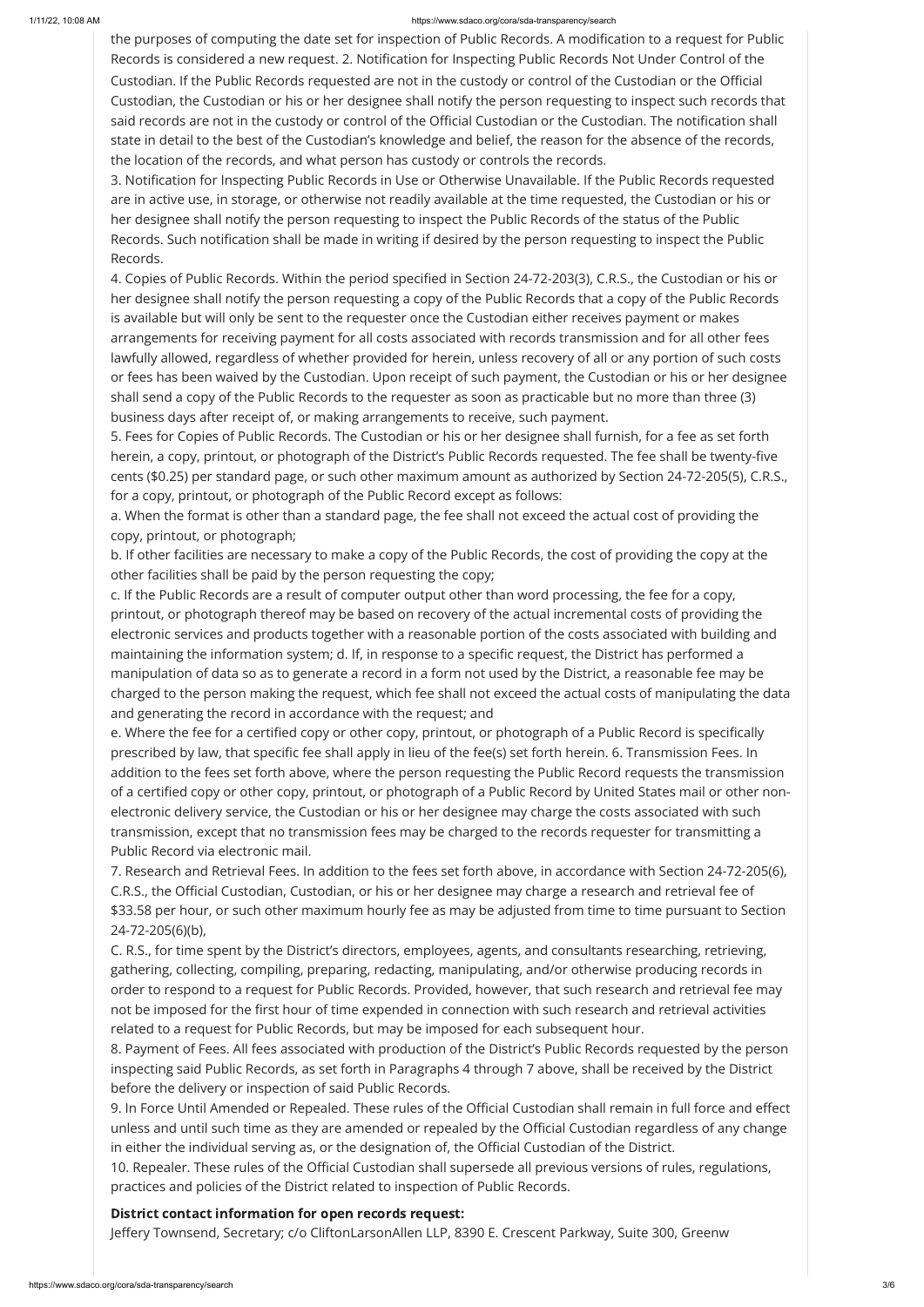Names of District Board Members

## Board President

## Board Member 6

## Election Yes, this office will be on the next regular election ballot

Name Michael S. Byrne (Chair)

## Contact Info

## Board Member 2 Name Troy Vigil

8390 E. Crescent Parkway, Suite 300 Greenwood Village, CO 80111

#### Election

Election Yes, this office will be on the next regular election ballot

No, this office will not be on the next regular election ballot

## Board Member 3 Name Jeff Townsend

Contact Info 8390 E. Crescent Parkway, Suite 300 Greenwood Village, CO 80111

## Board Member 4 Name Vacant

## Board Member 5 Name Vacant

Contact Info 8390 E. Crescent Parkway, Suite 300 Greenwood Village, CO 80111

## Election

Yes, this office will be on the next regular election ballot

Contact Info

## Contact Info

#### Election

Yes, this office will be on the next regular election ballot

Name

N/A

Contact Info

#### Election

No, this office will not be on the next regular election ballot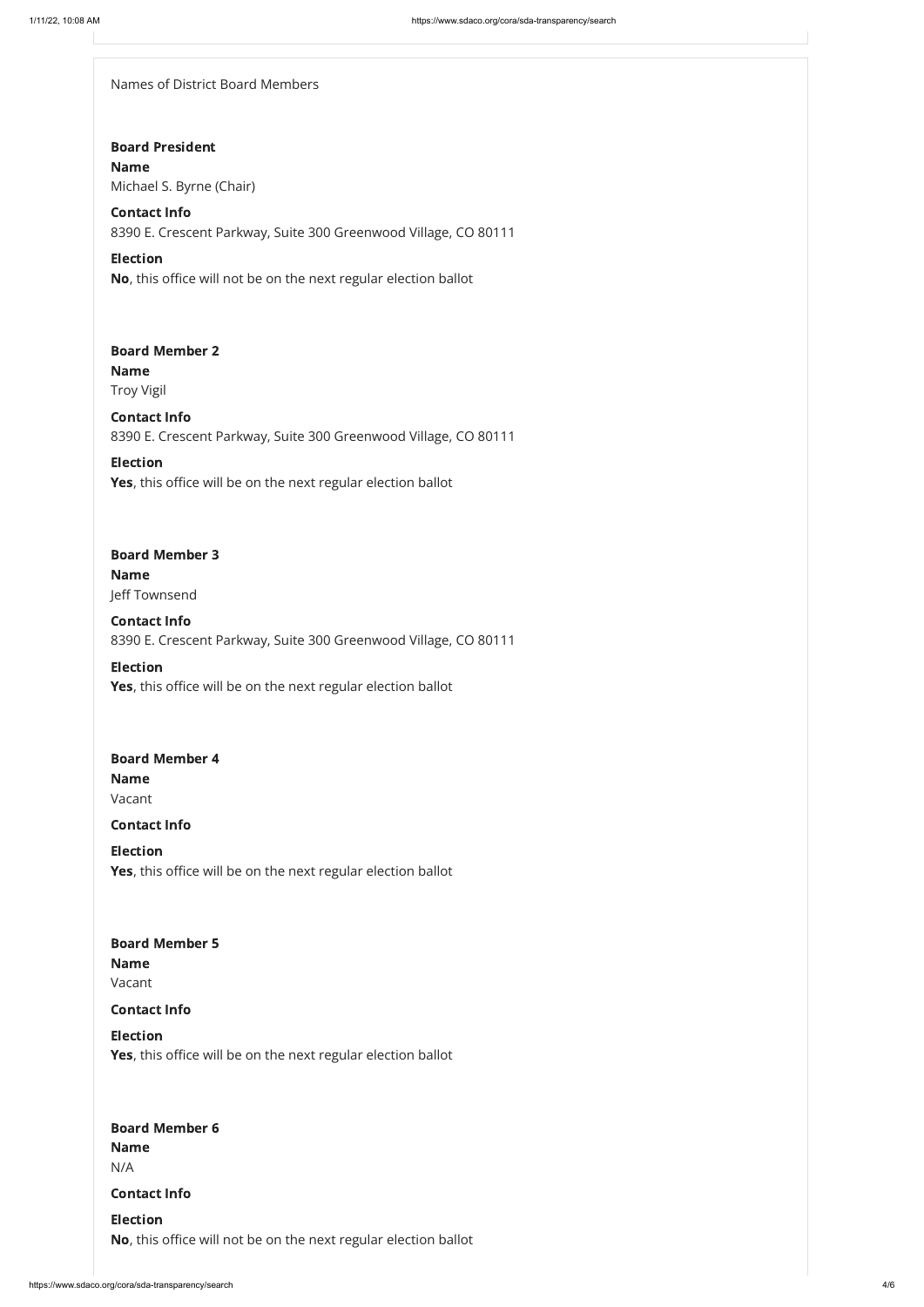https://www.sdaco.org/cora/sda-transparency/search 5/6

## Board Member 7 Name

N/A

## Contact Info

#### Election

No, this office will not be on the next regular election ballot

Board Candidate Self-Nomination Forms

Any eligible elector of the special district who desires to be a candidate for the office of special district director must file a self-nomination and acceptance form or letter with the designated election official.

Deadline for Self-Nomination Forms

Self-nomination and acceptance forms or letters must be filed not less than 67 days before the date of the regular election.

District Election Results

The district's election results will be posted on the website of the Colorado Secretary of State (www.sos.state.co.us) and the website indicated below, if any.

Website

www.countryclubvillagemd.org

Permanent Mail-In Voter Status

Absentee voting and Permanent absentee voter status (formerly Permanent Mail-In voter status): Where to obtain and return forms.

Icenogle Seaver Pogue, P.C. 4725 South Monaco Street, Suite 360, Denver, CO 80237

Applications for absentee voting or for permanent absentee voter status are available from and must be returned to the Designated Election Official.

Icenogle Seaver Pogue, P.C. 4725 South Monaco Street, Suite 360, Denver, CO 80237

## Notice Completed By

## Name

Rachel Alles

## Company/District

CliftonLarsonAllen LLP

## **Title**

District Administrator

## Email

rachel.alles@claconnect.com

## Dated